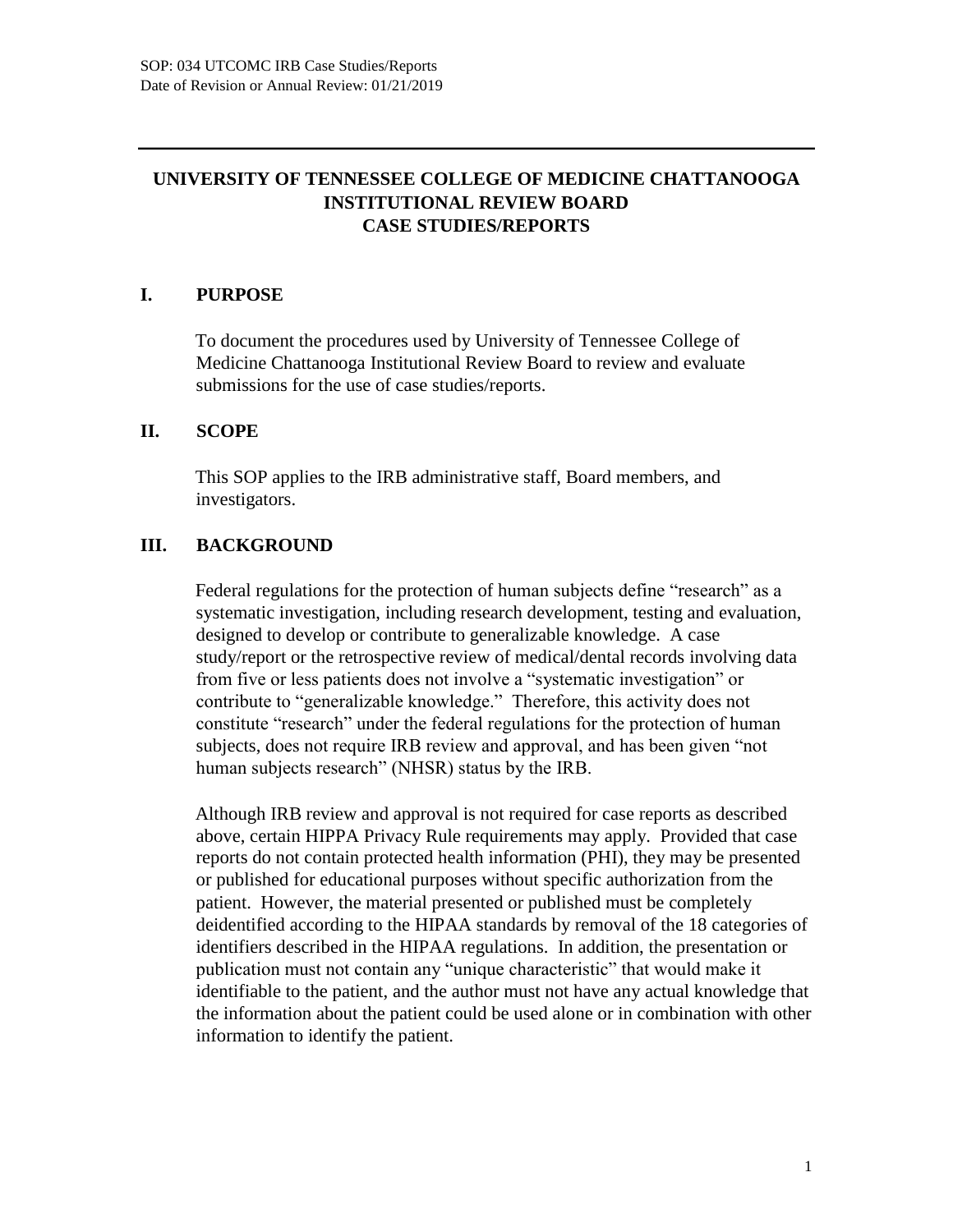When case reports involving five or fewer patients do contain PHI, different rules apply. If these case reports are presented as part of local educational programs conducted within UTCOMC or affiliated institutions, then the activities are considered part of standard health care operations under HIPAA and case reports that contain PHI may be presented without specific patient authorization. On the other hand, if these case presentations are made for educational purposes outside of UTCOMC and its affiliated institutions, they are not part of standard health care operations and require the specific authorization of the patient or, if the patient is deceased or otherwise unable to consent, the specific authorization of the patient's legally authorized representative. Similarly, if the case reports containing PHI will be published, these activities are not part of standard health care operations and require the specific authorization of the patient or, if the patient is deceased or otherwise unable to consent, the specific authorization of the patient's legally authorized representative, before submission for publication. Because case reports involving five or fewer patients presented outside the institution or submitted for publication are considered educational activities rather than research activities, they do not qualify for waiver of the HIPAA authorization as might occur when records containing PHI are used for research purposes.

#### **In Accordance With:**

**For studies approved under the revised Common Rule:**  45 CFR 46.102(l); and

**For studies approved under the Pre-2018 Common Rule:**  45 CFR 46.102(d); and

#### **For all studies:**

45 CFR 164; http://www.hhs.gov/ocr/hipaa

*Compliance with this policy also requires compliance with state or local laws or regulations that provide additional protections for human subjects.* 

#### **IV. PROCEDURES**

1. UTCOMC investigators who prepare a case report/study or who review medical/dental records involving five (5) or fewer patients do not need to undertake any interaction with the IRB, as this activity has been given "not human subjects research" (NHSR) status by the IRB.